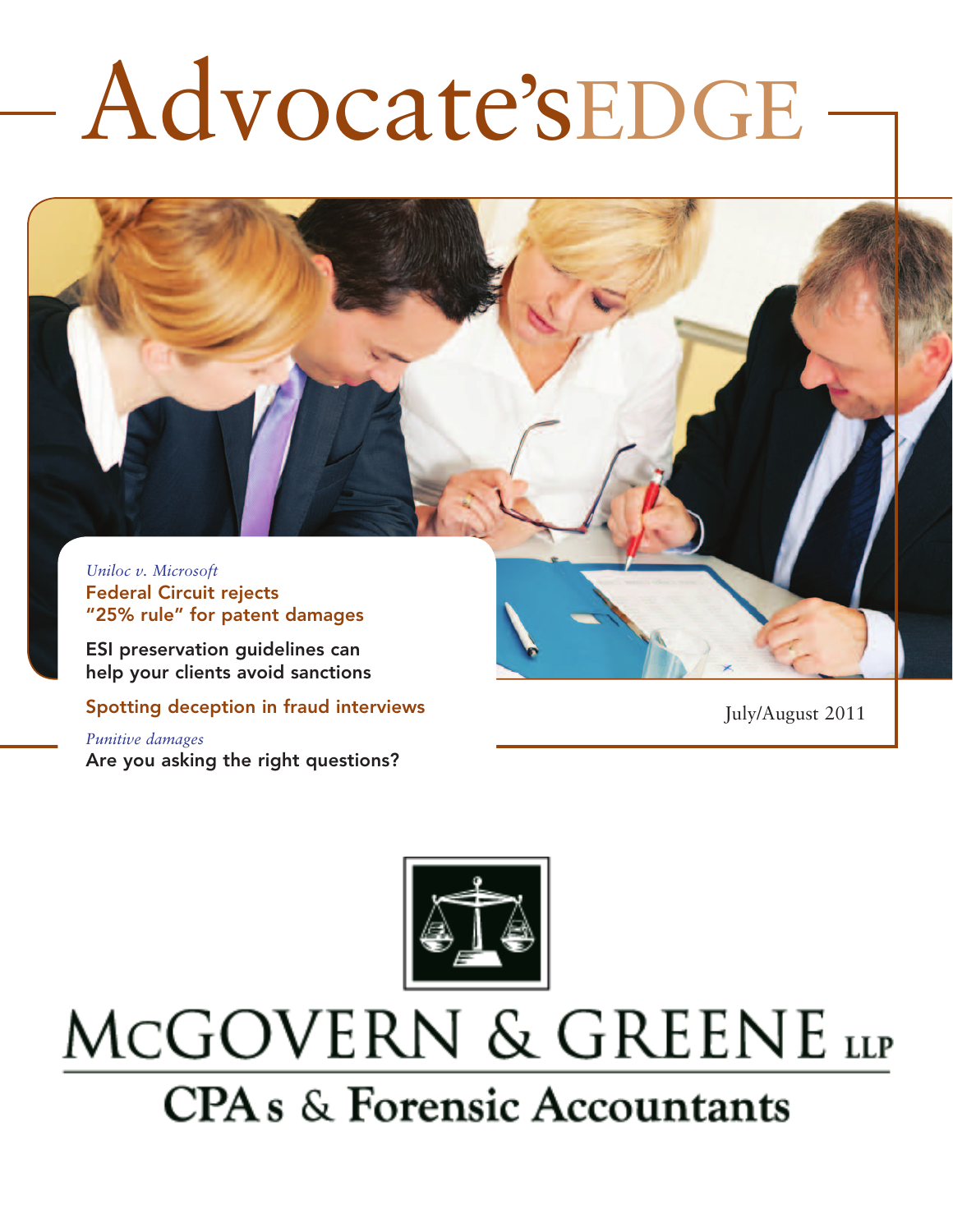### *Uniloc v. Microsoft* Federal Circuit rejects "25% rule" for patent damages

Damages awards often are based on extensive testimony by financial experts, who may use certain theoretical tools or rules of thumb — to calculate infringement damages. But in *Uniloc USA Inc. v. Microsoft Corp.*, the U.S. Court of Appeals for the Federal Circuit made it clear that experts should base their calculations on a case's actual facts, rather than rely on abstract theoretical tools, especially those used arbitrarily.

#### **MICROSOFT** crashes with jury

Uniloc holds a patent on a registration system designed to prevent the unauthorized copying of software programs. The company sued Microsoft, claiming that Microsoft's Product Activation feature — which acts as a gatekeeper to some of its most popular software — infringed that patent.

*The court criticized the rule for failing to tie a reasonable royalty rate to the facts of the case at issue.*

The jury returned a verdict of willful infringement and awarded Uniloc \$388 million in damages. But the district court found that Uniloc's expert's use of the "25% rule" and the "entire market value" rule was improper and ordered a new trial on damages. Uniloc appealed.

### Federal Circuit assesses 25% rule

The original damages award was based on the testimony of Uniloc's expert witness, who had



estimated that damages should be approximately \$565 million. He calculated that figure by applying the 25% rule, which, as the Federal Circuit explained, has been used to estimate the reasonable royalty rate that the manufacturer of a product using a patent would be willing to offer the patentee in a hypothetical negotiation for a license. The rule suggests the licensee pay a royalty rate equivalent to 25% of its expected profits for the product that incorporates the patent.

The Federal Circuit acknowledged that it had previously "passively tolerated" use of the 25% rule in cases where the rule's acceptability wasn't the focus. Lower courts have also "invariably" admitted evidence based on the 25% rule, largely because of its widespread acceptance or because its admissibility was uncontested.

In this case, though, the Federal Circuit squarely addressed the admissibility of the rule in light of *Daubert* and other landmark cases on the admissibility of expert testimony. The court found the rule to be "a fundamentally flawed tool for determining a baseline royalty rate in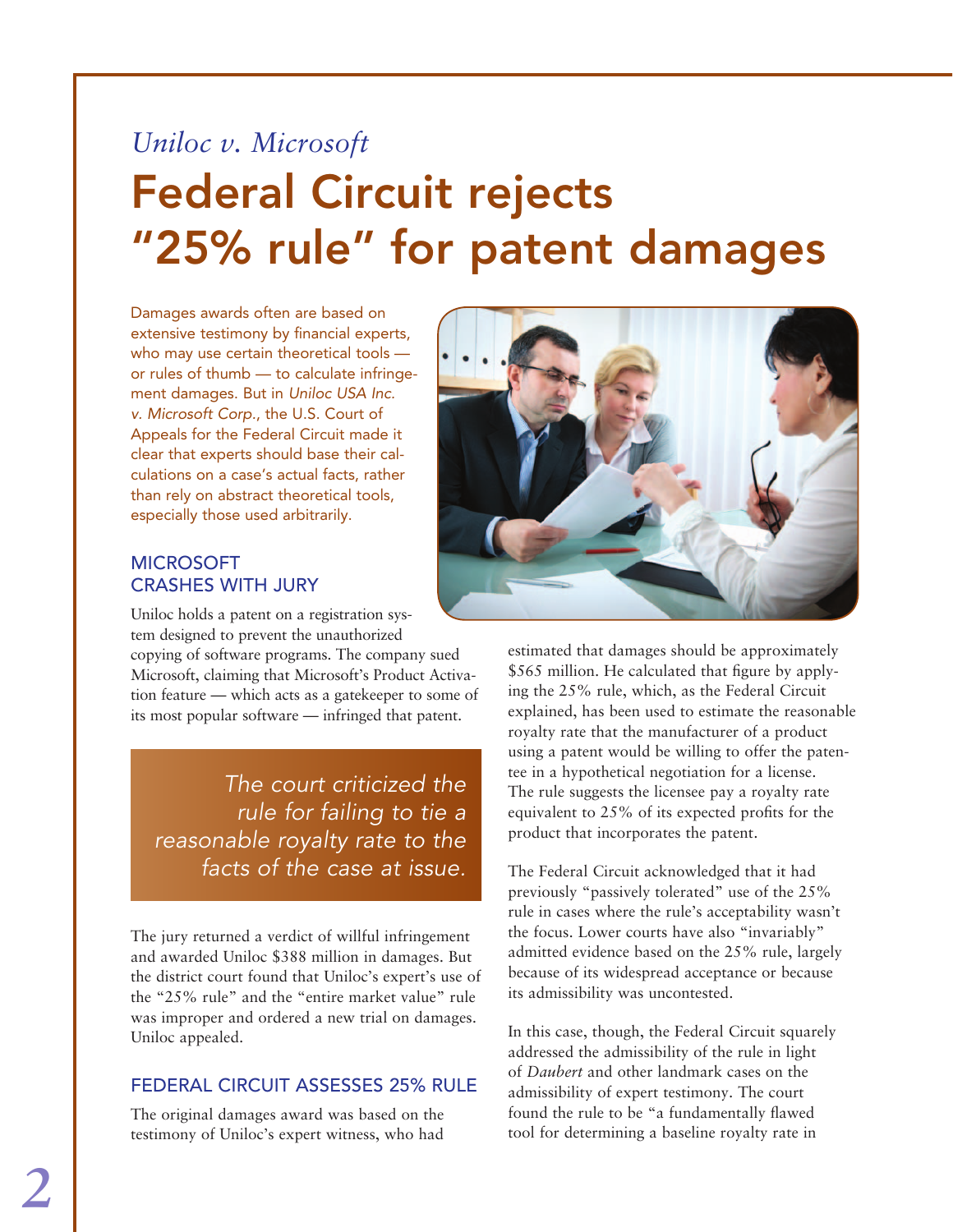a hypothetical negotiation" and concluded that expert testimony based on the rule is therefore inadmissible.

Specifically, the court criticized the rule for failing to tie a reasonable royalty rate to the facts of the case at issue, including the particular technology, industry or parties. The court concluded that Uniloc's expert's starting point of a 25% royalty rate was arbitrary, unreliable and irrelevant because it had no relation to the case facts.

### Backup fails, too

Uniloc's expert also had applied the entire market value rule to "check" whether his original damages estimate was reasonable. He compared the entire market value to his calculation of Microsoft's approximate total revenue of \$19.28 billion for the infringing Office and Windows products. He testified that his calculated royalty, which constituted only 2.9% of that revenue, was indeed reasonable.

However, as the Federal Circuit noted, the entire market value rule allows a patentee to assess damages based on the entire market value of the infringing product *only* if the patented feature creates the "basis for customer demand" or "substantially create[s] the value of the component parts." It was undisputed that Microsoft's Product Activation feature did neither.

In the Federal Circuit's view, this case provided a perfect example of the danger of admitting evidence of a defendant's entire market value where the patented component doesn't create the basis for customer demand. When a jury hears that a company has made, for example, \$19 billion in revenue from an infringing product, the number skews its damages horizon — regardless of the patented component's contribution to that revenue.

### Choose the right experts

As the *Microsoft* case demonstrates, attorneys need to use experts who will establish a factual foundation for damages calculations in patent infringement cases by considering factors that would play a role in actual royalty negotiations. Experts who rely on nothing more than abstract theories won't cut it.  $\blacktriangleright$ 

### Why *Georgia-Pacific* is more reasonable

While the U.S. Court of Appeals for the Federal Circuit in *Uniloc USA Inc. v. Microsoft Corp.* rejected the 25% rule (see main article), it reaffirmed the use of the *Georgia-Pacific* factors to frame the question of reasonable royalties in patent infringement cases. The court cited three of the 15 factors as being particularly important:

- 1. Actual royalties received by the patent holder for licensing the patent at issue,
- 2. Royalties paid by licensees of comparable patents, and
- 3. The portion of profit that may be customarily allowed in the specific business for the use of the invention or similar inventions.

The Federal Circuit found that, unlike the 25% rule, such factors "properly tie the reasonable royalty calculation to the facts of the hypothetical negotiation at issue." It reiterated, though, that evidence purporting to apply any of the *Georgia-Pacific* factors must be tied to the relevant facts and circumstances and the hypothetical negotiations that would have occurred.

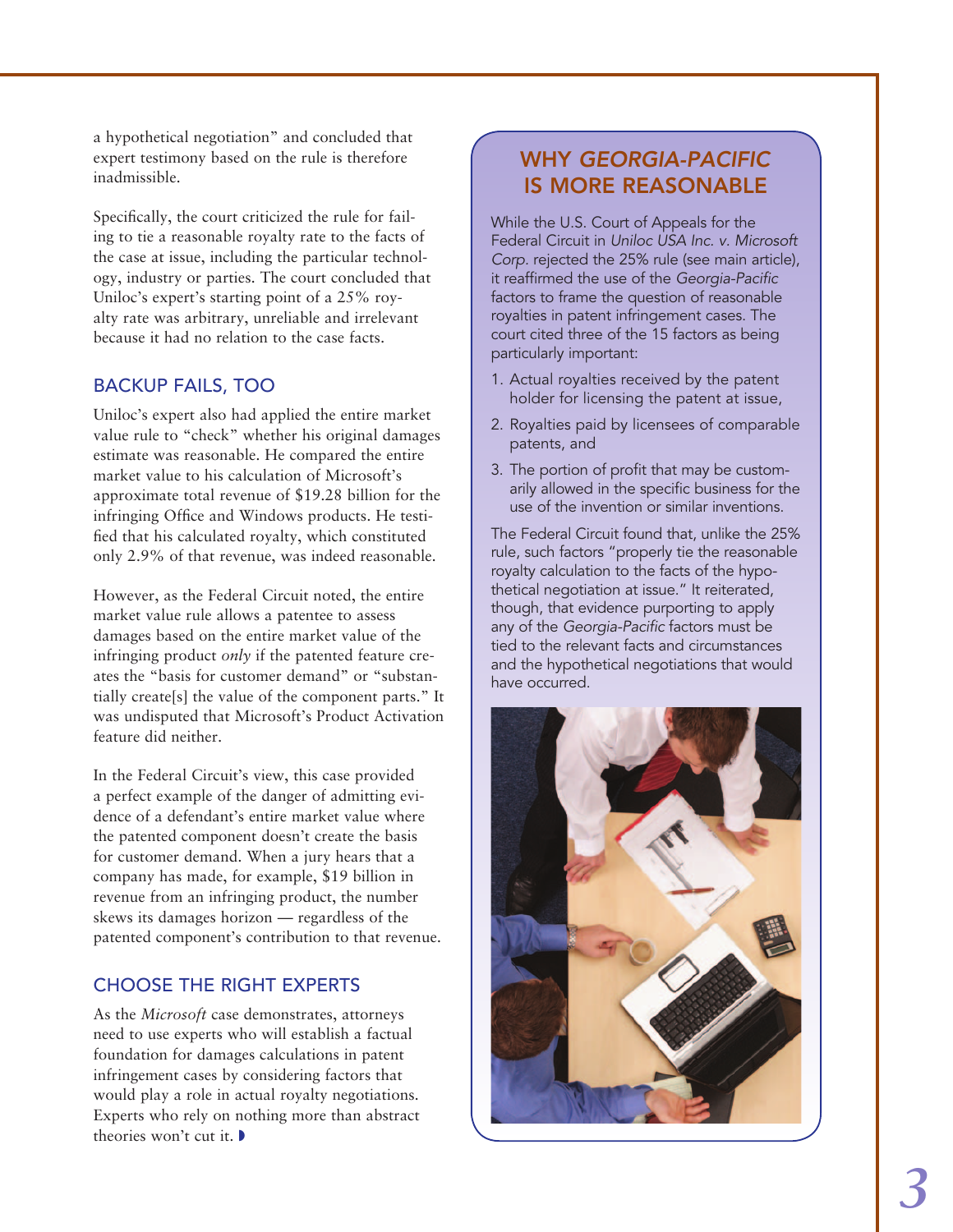### ESI preservation guidelines can help your clients avoid sanctions

Electronically stored information (ESI) continues to be a hot topic in the courts. Among other issues, the quantity and numerous sources and formats of ESI can make satisfying the duty of preservation difficult. The Delaware Court of Chancery has attempted to address the problem by releasing some guidelines on ESI preservation. If you have clients among the large percentage of U.S. companies incorporated in Delaware, these guidelines can help them avoid sanctions.

### Take reasonable steps

As you know, the duty of preservation requires litigation parties to take "reasonable steps" to preserve information that's potentially relevant to the litigation and within their possession, custody or control. This duty includes ESI, of course.

Failing to preserve ESI can prove costly. The court could impose sanctions such as stiff monetary penalties, exclusion of evidence, adverse inference jury instructions or even dismissal or default. Earlier this year, in *Victor Stanley, Inc. v. Creative Pipe, Inc.*, a Maryland district court ordered the defendant to pay more than \$1 million in sanctions for the willful loss and destruction of ESI.

*Attorneys should discuss with their clients the need to identify how custodians store ESI.*

### New guidelines

While the question of reasonableness will vary by case, the Delaware court advises that, in most cases, parties and their counsel should:

**Take a collaborative approach to the identification, location and preservation of potentially relevant ESI.**



The guidelines stress the need — at the very minimum — for the parties and their counsel to confer early in the litigation regarding ESI preservation and develop and oversee identification and preservation processes.

Appropriate IT department representatives should be included in discussions about the preservation processes. The parties and their counsel can agree to limit or even skip the discovery of ESI. After preservation has been addressed, counsel for all parties should discuss the scope and timing of discovery of ESI.

**Develop and distribute written instructions for ESI preservation.** Distribution should be in the form of a litigation hold notice to custodians of potentially relevant ESI. Any updated, amended or modified instructions also should be disseminated. If a litigation hold notice hasn't been disseminated by the time litigation has commenced, counsel should instruct clients to take reasonable steps to act in good faith and with a sense of urgency. This will help clients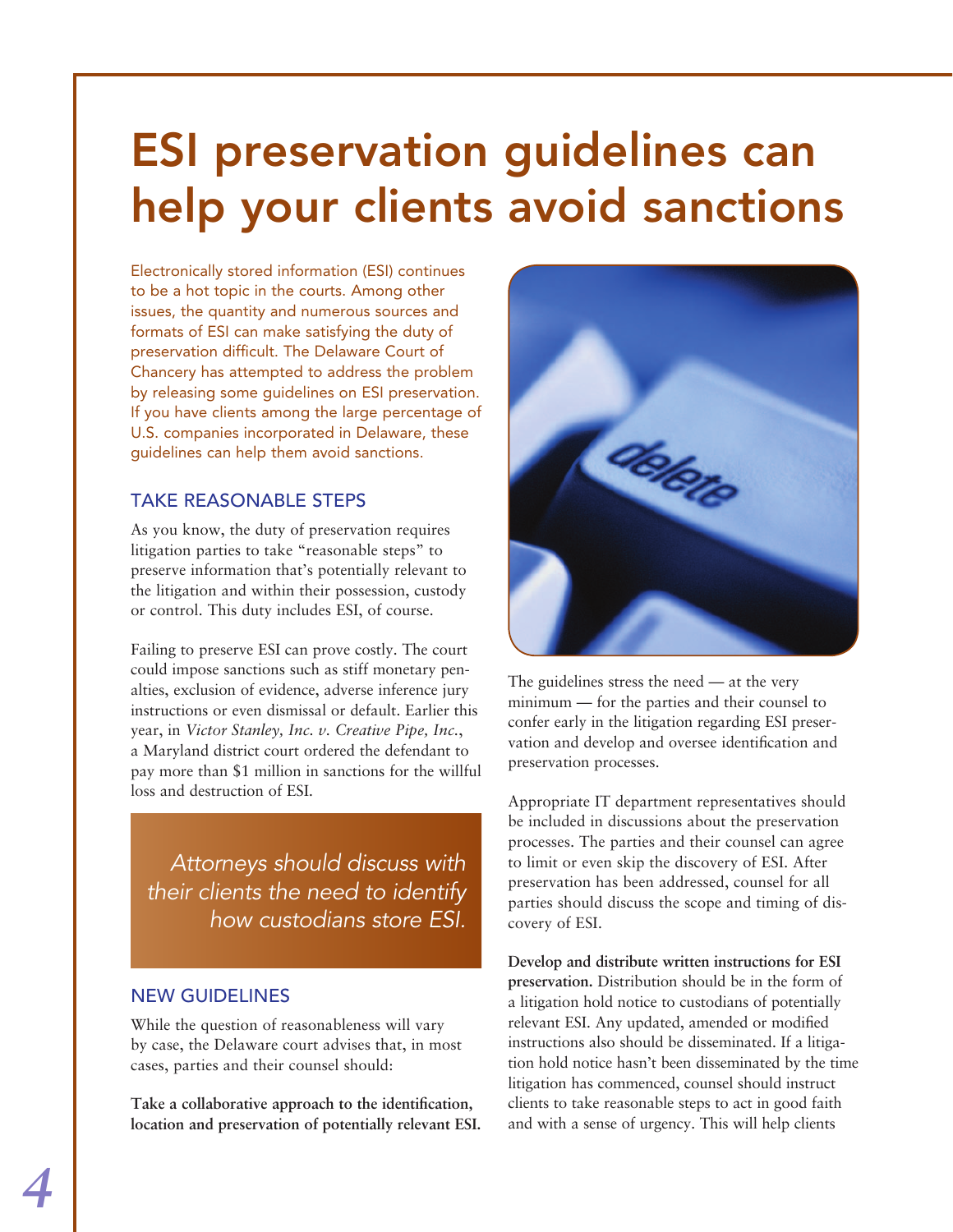avoid the loss, corruption or deletion of potentially relevant ESI.

**Document steps taken to prevent the destruction of potentially relevant ESI.** According to the court, business laptops, home computers and external storage drives like flash drives are particularly vulnerable. Attorneys should discuss with their clients the need to identify how custodians store ESI. This includes their document retention policies and procedures and the processes that administrative or other staff might use to create, edit, send, receive, store and destroy information for the custodians. And attorneys must take reasonable steps to verify information they receive about how ESI is created, modified, stored or destroyed.

#### WHAT'S SUFFICIENT?

The Delaware court's ESI guidelines note that developing and implementing a preservation process *after* litigation has commenced may not be sufficient to avoid sanctions if potentially relevant ESI is still lost or destroyed. On the other hand, the guidelines indicate that the court will consider the good-faith preservation efforts of a party and its counsel.  $\blacktriangleright$ 

### Spotting deception in fraud interviews

You'd expect a thief to lie when questioned by a fraud examiner. But it may come as a surprise to learn that even employees innocent of occupational theft may be less than honest during fraud interviews. Fortunately, experienced fraud investigators are skilled at spotting deception in perpetrators and bystanders alike.



#### **VERBAL SIGNS**

Fraud investigators look for several verbal signs that their interview subjects aren't telling the whole truth. These include changes in speech patterns, such as speaking faster or more slowly; changes in volume; and coughing or throat clearing.

Dishonest subjects also might repeat questions, answer a question with another question, or offer oaths of truthfulness such as, "I swear to God." It's also common for employees who are hiding something to make vague responses, claim they can't remember details, stall for time or attempt to change the subject.

#### Nonverbal tells

As in a poker game, physical and behavioral tells also can tip off fraud investigators. A subject who's lying might, for example:

- Make dismissive or excessive hand motions,
- Gover their mouths with their hands,
- Purse or bite their lips,
- $\triangleright$  Blink their eyes excessively, or
- **Play with or chew on objects such as pens.**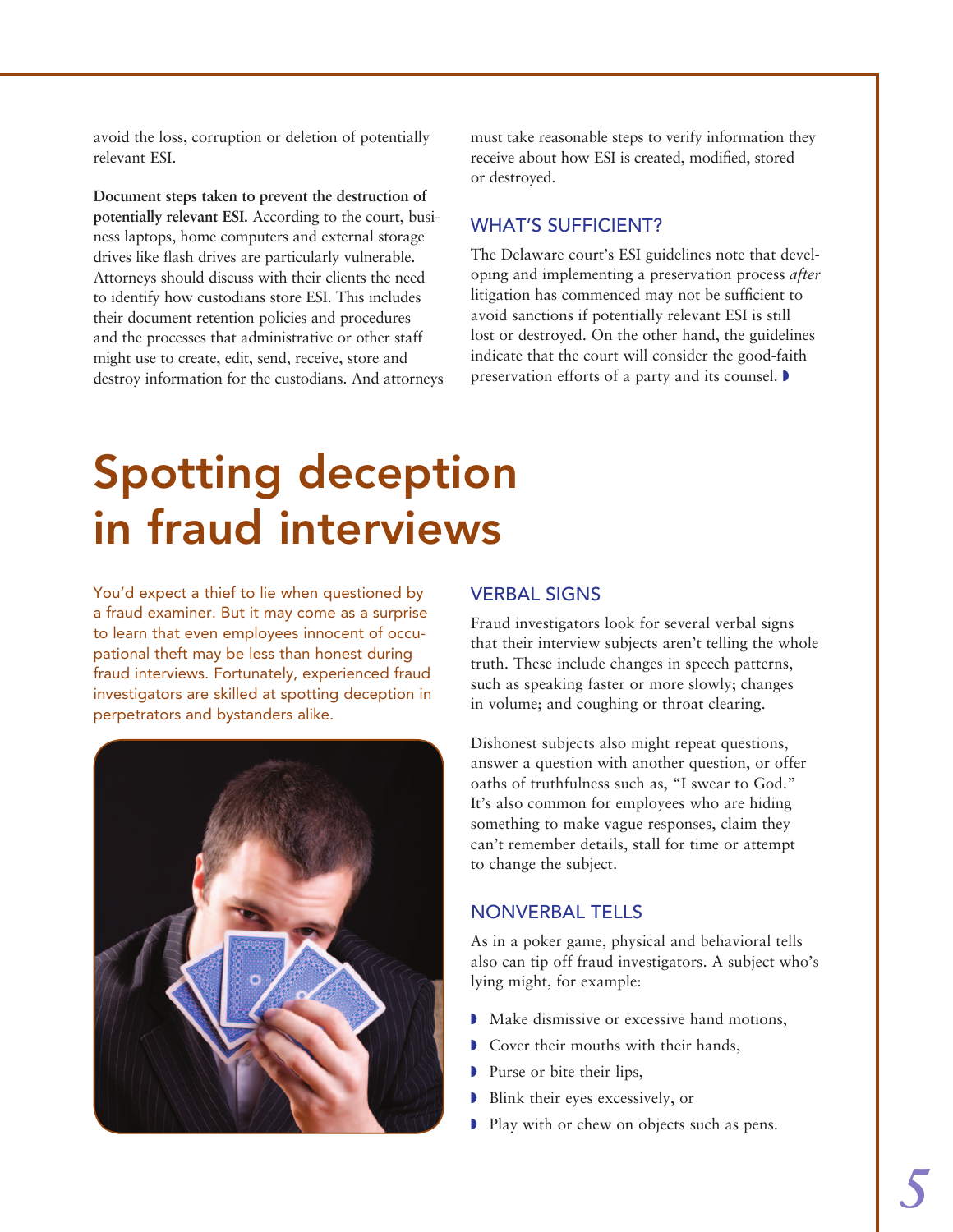And as counterintuitive as it may sound, dishonest subjects sometimes are reluctant to end the interview — because they aren't certain they've convinced the investigator of their honesty.

### Responding to deception

When an investigator suspects an employee of lying, he or she attempts to pinpoint the parts of the statements that are deceptive — usually by pressing for additional information. The investigator also



tries to identify the reason behind the deception. What topic was under discussion at the time the employee showed signs of distress?

That topic may help the investigator determine whether the employee is the fraud perpetrator and is lying to protect him- or herself or simply knows something and is trying to protect another party. An employee also could lie in response to threats of retaliation or even out of shame over behavior unrelated to fraud, such as an extramarital affair.

It's important to remember that signs of deception don't necessarily mean that an employee is lying or guilty of fraud. Some employees feel anxious or intimidated in interview situations, regardless of the subject. To reduce possible misinterpretation of verbal and nonverbal signs, fraud investigators typically start interviews by putting their subjects at ease so they can establish a baseline of the employees' "normal" behavior for sake of comparison.

### Leave it to the experts

A fraud investigator's ability to recognize untruthful interview subjects is just one more reason to engage such an expert as soon as one of your clients suspects fraud. Owners and managers often believe they can root out fraud themselves, but they're usually wrong.  $\blacktriangleright$ 

### *Punitive damages*  Are you asking the right questions?

Whether you're representing the plaintiff or the defendant, you need to provide judges and juries with the information and context they need to make a fair punitive damages award. Although the U.S. Supreme Court has suggested that there may be constitutional limits on the size of punitive damages awards, an appropriate award generally depends on the defendant's financial condition. Professional damages experts can help you ask the right questions and present information in court that will bolster your case.

### Breaking it down

Experts consider several questions when building a framework for punitive damages, starting with: Who is responsible?

An expert witness for the defense can break a company into its components, providing jurors with a proper perspective on the division or department most directly responsible for the wrongdoing. Jurors can be shown that the division they have determined to be culpable can be adequately penalized even if